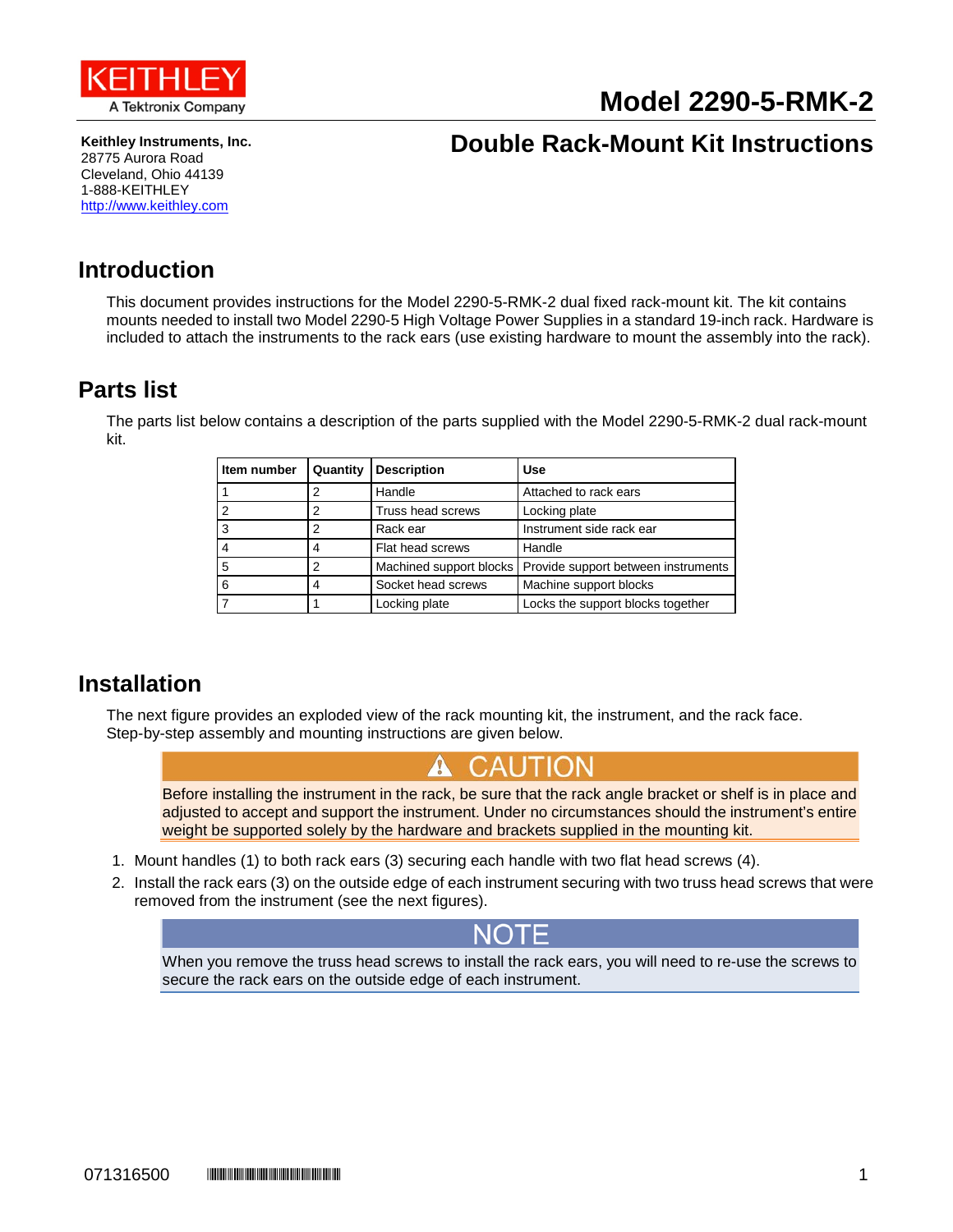- 3. Install one Machined Support Block (5) on the inside edge of each instrument. Secure each block with two socket head screws (6).
- 4. Install the locking plate (7) to the top of the machined support blocks using two truss head screws (2).
- 5. Install both assemblies (instrument, rack ears, and machined support blocks) in the rack. Secure the assembly with existing hardware (see the next figures).



**Figure 1: Model 2290-5 double rack mount kit installation**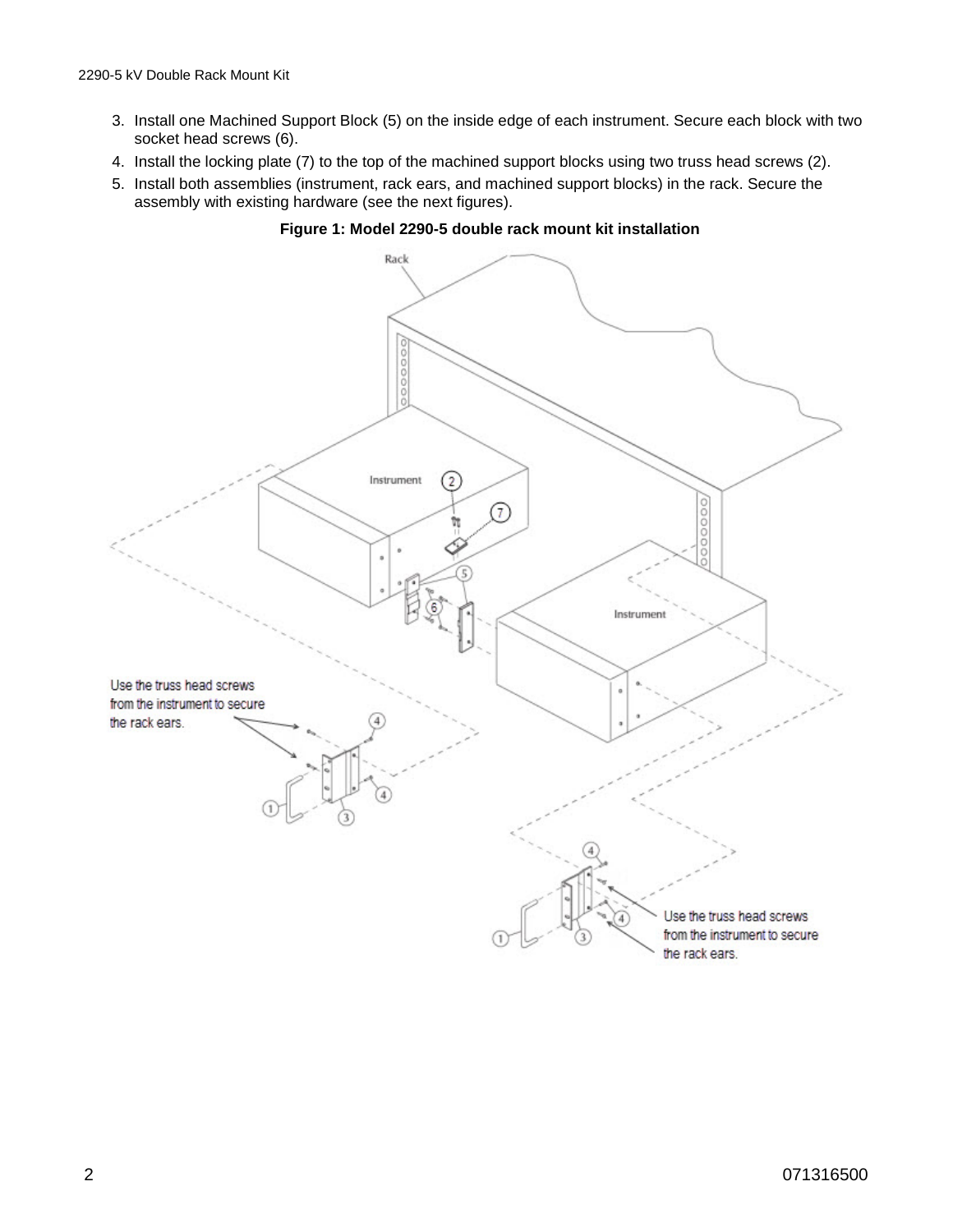

**Figure 2: Model 2290-5 suggested rack fastener installation**